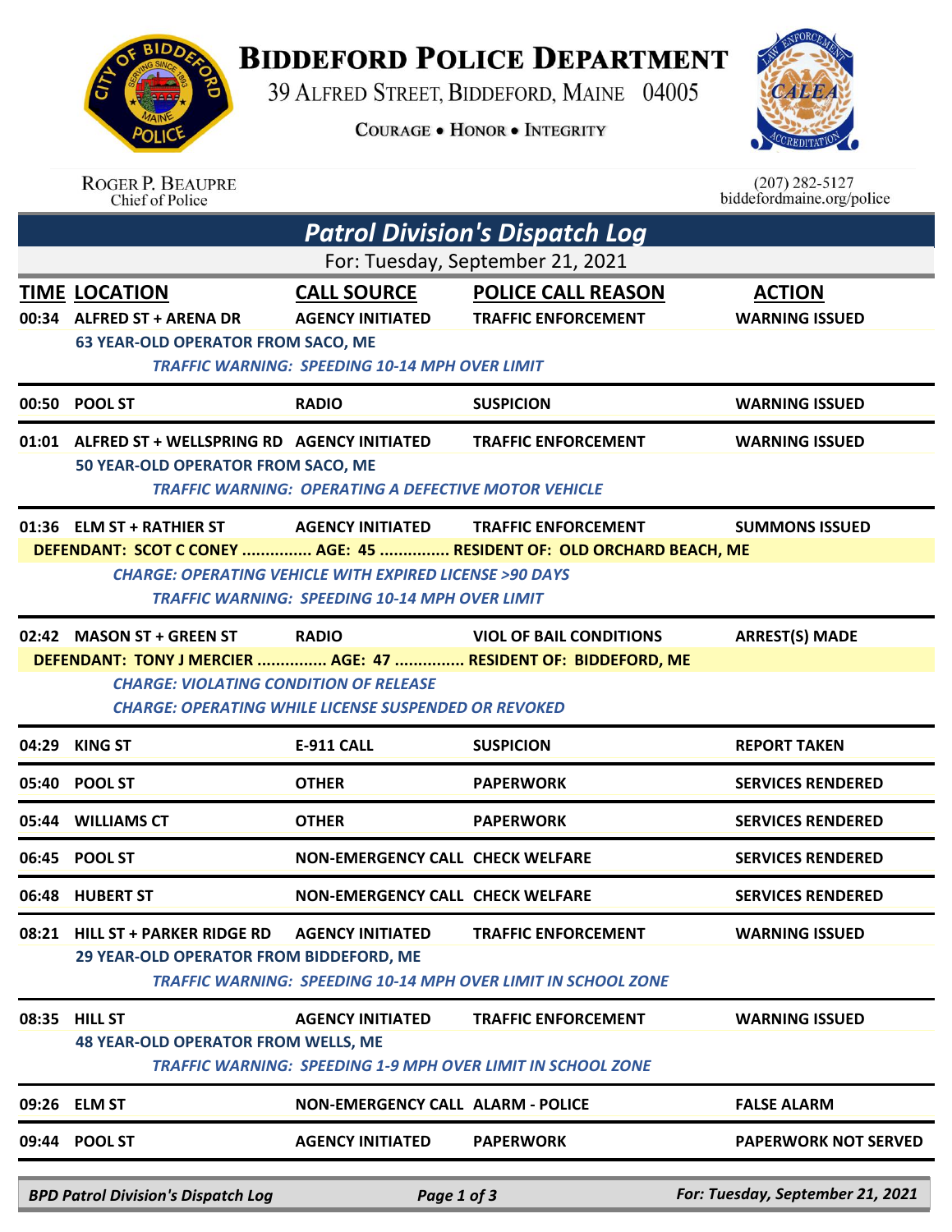|       | <b>TIME LOCATION</b><br>09:45 YALE ST                           | <b>CALL SOURCE</b><br><b>AGENCY INITIATED</b>                                     | <b>POLICE CALL REASON</b>                                         | <b>ACTION</b><br><b>SERVICES RENDERED</b> |
|-------|-----------------------------------------------------------------|-----------------------------------------------------------------------------------|-------------------------------------------------------------------|-------------------------------------------|
|       |                                                                 |                                                                                   | <b>PARKING COMPLAINT</b>                                          |                                           |
|       | 10:11 SOUTH ST + ELM ST                                         | <b>AGENCY INITIATED</b>                                                           | <b>PARKING COMPLAINT</b>                                          | <b>PARKING TICKET ISSUED</b>              |
|       | 10:22 ST MARYS ST                                               |                                                                                   | NON-EMERGENCY CALL ATTEMPTED/THREATENED SUICIDE NEGATIVE CONTACT  |                                           |
|       | 10:43 HORRIGAN CT                                               | <b>AGENCY INITIATED</b>                                                           | <b>COMMUNITY ENGAGEMENT</b>                                       | <b>SERVICES RENDERED</b>                  |
|       | 10:44 CLEAVES ST                                                | <b>WALK-IN AT STATION</b>                                                         | <b>CIVIL COMPLAINT</b>                                            | <b>CIVIL COMPLAINT</b>                    |
|       | 11:03 EMERY ST + BACON ST                                       | NON-EMERGENCY CALL DISTURBANCE / NOISE                                            |                                                                   | <b>GONE ON ARRIVAL</b>                    |
|       | 11:03 GREEN ST                                                  | <b>AGENCY INITIATED</b>                                                           | PRO-ACTIVE DV RESPONSE TEAM                                       | <b>NEGATIVE CONTACT</b>                   |
|       | 11:22 MAPLEWOOD AVE                                             | <b>E-911 CALL</b>                                                                 | 911 MISUSE                                                        | <b>SERVICES RENDERED</b>                  |
|       | 11:24 POOL ST<br>22 YEAR-OLD OPERATOR FROM PORTLAND, ME         | <b>AGENCY INITIATED</b><br><b>TRAFFIC CITATION: SPEEDING 10-14 MPH OVER LIMIT</b> | <b>TRAFFIC ENFORCEMENT</b>                                        | <b>VSAC ISSUED</b>                        |
| 11:49 | <b>HILLS BEACH RD</b><br>73 YEAR-OLD OPERATOR FROM BRIGHTON, MA | <b>AGENCY INITIATED</b><br><b>TRAFFIC WARNING: SPEEDING 10-14 MPH OVER LIMIT</b>  | <b>TRAFFIC ENFORCEMENT</b>                                        | <b>WARNING ISSUED</b>                     |
|       | 12:00 FOSS ST                                                   |                                                                                   | NON-EMERGENCY CALL ATTEMPTED/THREATENED SUICIDE SERVICES RENDERED |                                           |
|       | 12:03 FRANKLIN ST                                               | <b>WALK-IN AT STATION</b>                                                         | <b>ARTICLES LOST/FOUND</b>                                        | <b>REPORT TAKEN</b>                       |
|       | 12:26 ELM ST                                                    | E-911 CALL                                                                        | 911 MISUSE                                                        | <b>SERVICES RENDERED</b>                  |
|       | 12:58 POOL ST                                                   | E-911 CALL                                                                        | <b>ASSIST: VEHICLE CRASH - FIRE / EMS STATE FORM TAKEN</b>        |                                           |
|       | 13:14 WEST ST                                                   | <b>AGENCY INITIATED</b>                                                           | <b>ANIMAL COMPLAINT</b>                                           | <b>SERVICES RENDERED</b>                  |
|       | 13:14 POMERLEAU ST                                              | <b>E-911 CALL</b>                                                                 | <b>ASSIST: MEDICAL</b>                                            | <b>NO TRANSPORT</b>                       |
|       | 13:39 ELM ST                                                    | <b>WALK-IN AT STATION PAPERWORK</b>                                               |                                                                   | <b>SERVICES RENDERED</b>                  |
|       | 13:46 POOL ST                                                   | NON-EMERGENCY CALL ASSIST OTHER AGENCY                                            |                                                                   | <b>SERVICES RENDERED</b>                  |
|       | 14:38 MAIN ST                                                   | <b>AGENCY INITIATED</b>                                                           | <b>COMMUNITY ENGAGEMENT</b>                                       | <b>NO VIOLATION</b>                       |
|       | 14:38 RAYMOND ST + HUBERT ST                                    | NON-EMERGENCY CALL ANIMAL COMPLAINT                                               |                                                                   | <b>SERVICES RENDERED</b>                  |
|       | 14:46 ALFRED ST + ANDREWS RD                                    | <b>AGENCY INITIATED</b>                                                           | <b>OUT FOR FOLLOW UP</b>                                          | <b>SERVICES RENDERED</b>                  |
|       | 14:59 ELM ST                                                    | <b>NON-EMERGENCY CALL SUSPICION</b>                                               |                                                                   | <b>SERVICES RENDERED</b>                  |
|       | 15:11 ALFRED ST                                                 | <b>AGENCY INITIATED</b>                                                           | <b>OUT FOR FOLLOW UP</b>                                          | <b>SERVICES RENDERED</b>                  |
|       | 15:17 ELM ST                                                    | <b>NON-EMERGENCY CALL SUSPICION</b>                                               |                                                                   | <b>REPORT TAKEN</b>                       |
|       | 15:21 PARKVIEW CT                                               | <b>E-911 CALL</b>                                                                 | 911 MISUSE                                                        | <b>SERVICES RENDERED</b>                  |
|       | 15:22 LANDRY ST                                                 | <b>NON-EMERGENCY CALL TRESPASSING</b>                                             |                                                                   | <b>NEGATIVE CONTACT</b>                   |
|       | 15:24 MAPLEWOOD AVE                                             | <b>RADIO</b>                                                                      | <b>THEFT</b>                                                      | <b>REPORT TAKEN</b>                       |